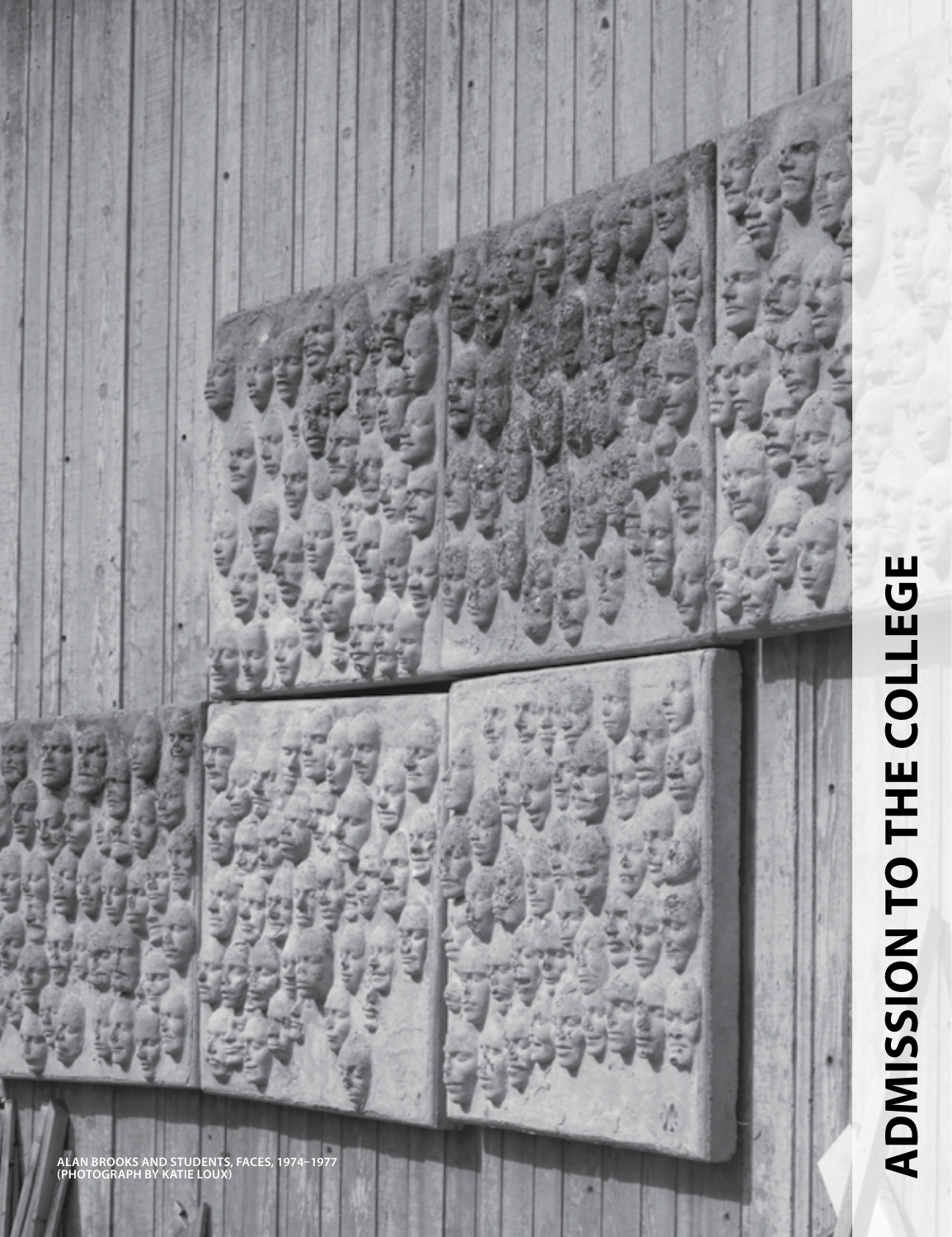# **ADMISSION TO THE COLLEGE**

## **Admissions Policy (Credit Classes)**

City College has an Open Enrollment Policy. You are eligible to attend, if you meet the following requirements:

- 1. You are 18 years of age on or before the first day of instruction of the term for which you are applying.
- 2. You are a high school graduate.
- 3. You have the equivalent of a high school diploma. (i.e. you have passed the General Education Development test (GED) or a state's high school proficiency examination.)

Please note that other factors may determine eligibility. Contact the Office of Admissions and Records for more details or visit our website at http://www.ccsf.edu. Applications for Admission are available in the Office of Admissions and Records, MUB 188, or are available online.

# **Open Enrollment Policy**

It is the policy of the District that, unless specifically exempted by statute or regulation, every course**—**course section or class**—**reported for state aid, wherever offered and maintained by the District, shall be fully open to enrollment and participation by any person who has been admitted to the District and who meets such prerequisites and/or corequisites as may be established pursuant to regulations commensurate with Section 58100 of Title 5 of the California Code of Regulations as related to limitations on the receipt of state aid.

# **Readmission to the College**

Students who have previously attended City College but have not registered in classes for two semesters or more, must reapply to the college. The entire enrollment process needs to be completed or waived before the student may register for classes. Please see Steps to Become a CCSF Student in Credit Classes at https://www.ccsf.edu/apply-ccsf.

#### **Admission as a Special Part Time Student (Concurrently Enrolled in High School)**

The Board of Trustees of the San Francisco Community College District authorizes certain High School students under 18 years of age to enroll in one or more college courses.

The California Code of Regulations, Section 76011, requires the recommendation of the high school principal and the consent of the parent or guardian for the student to be considered eligible to attend. For more information regarding admissions deadline dates and enrollment policies, please call (415) 452-5172 or (415) 452-5101. The High School webpage is https://www.ccsf.edu/academics/ high-school-programs/concurrent-enrollment.

## **International Students**

City College of San Francisco enthusiastically welcomes international students from all over the world. Currently, there are students from more than fifty countries studying at CCSF. Their presence on campus complements a broad mosaic of multiethnic students from San Francisco.

International students who wish to be admitted to the CCSF academic program must follow the instructions on www.ccsf.edu/international, download all relevant forms and prepare all required documents to be considered for admission. The detailed checklist of required documentation is listed under the "Apply Now" section of the webpage. Applications can be mailed to the Office of lnternational Programs (OIP), Cloud Hall 212, 50 Frida Kahlo Way, San Francisco, CA 94112

or dropped off in person. For more information, please call 415-239- 3895 or email: *international@ccsf.edu*

#### **Conditional Admission Through the Intensive English Program**

International students who have a TOEFL score lower than the required 483 PBT, 56 IBT, or 5.5 IELTS but wish to enroll in the Academic Program may apply for Conditional Admission. Full admission to the Academic Program is contingent upon the successful completion of the Intensive English Program offered at CCSF. Students will also have to achieve a score of 483 on the Institutional TOEFL examination before transferring to the Academic Program. Application instructions are available on the website: www.ccsf.edu/international. For more information, please call 415-239-3895 or email: *international@ccsf.edu*

# **Cross-Registration**

**San Francisco Consortium:** City College of San Francisco is a member of the San Francisco Consortium. Through the functions of the Consortium, a variety of educational opportunities are made available to students of the member institutions. For example, currently enrolled, full-time, matriculated students may register for credit in courses offered by San Francisco State University but pay City College fees. Cross-registration is permitted if the course is not currently offered at the home institution, if the course is lower division, if space is available in the course offered by the host institution, and if the student has satisfied course prerequisites and is enrolled in 12 units at the home institution. This cross-registration policy applies only to the regular sessions of the academic year and specifically excludes summer sessions, extension courses, and similar programs. Forms for this program are available at the Office of Admissions and Records, MUB 188.

**Mills Cross Registration Program:** City College students may take up to four courses (one per semester) at Mills College in Oakland. Students must be enrolled in or have completed English 1A and have completed 12 units of UC or CSU transferable courses with at least a 2.0 grade point average. Applications are available from the Counseling Office in MUB 39.

**UC Berkeley Cross Enrollment Program**: Students may take a course at UC Berkeley if they have completed English 1A; have completed one semester at City College as a matriculated student; have at least a 2.0 grade point average; have met any prerequisites for the course; and are enrolled in at least 6 units at City College during the semester they wish to take the UC Berkeley course. Students pay City College fees for the course. Applications are available from the Counseling Office in MUB 39.

# **Student Equity and Achievement Program (SEA)**

It is the policy of the college to ensure equal educational opportunity for all students. The Student Equity and Achievement (SEA) Program at CCSF assists students in developing and realizing their educational goals.

Each student completing steps to enrollment is entitled to:

- Math and English/ESL course placement assessment
- Orientation to College programs and services
- Counseling and advising
- Opportunity to develop a Student Educational Plan with the assistance of a counselor
- Challenge any prerequisite or corequisite based on established criteria
- Review the SEA regulations and exemption criteria approved by the CCSF Board of Trustees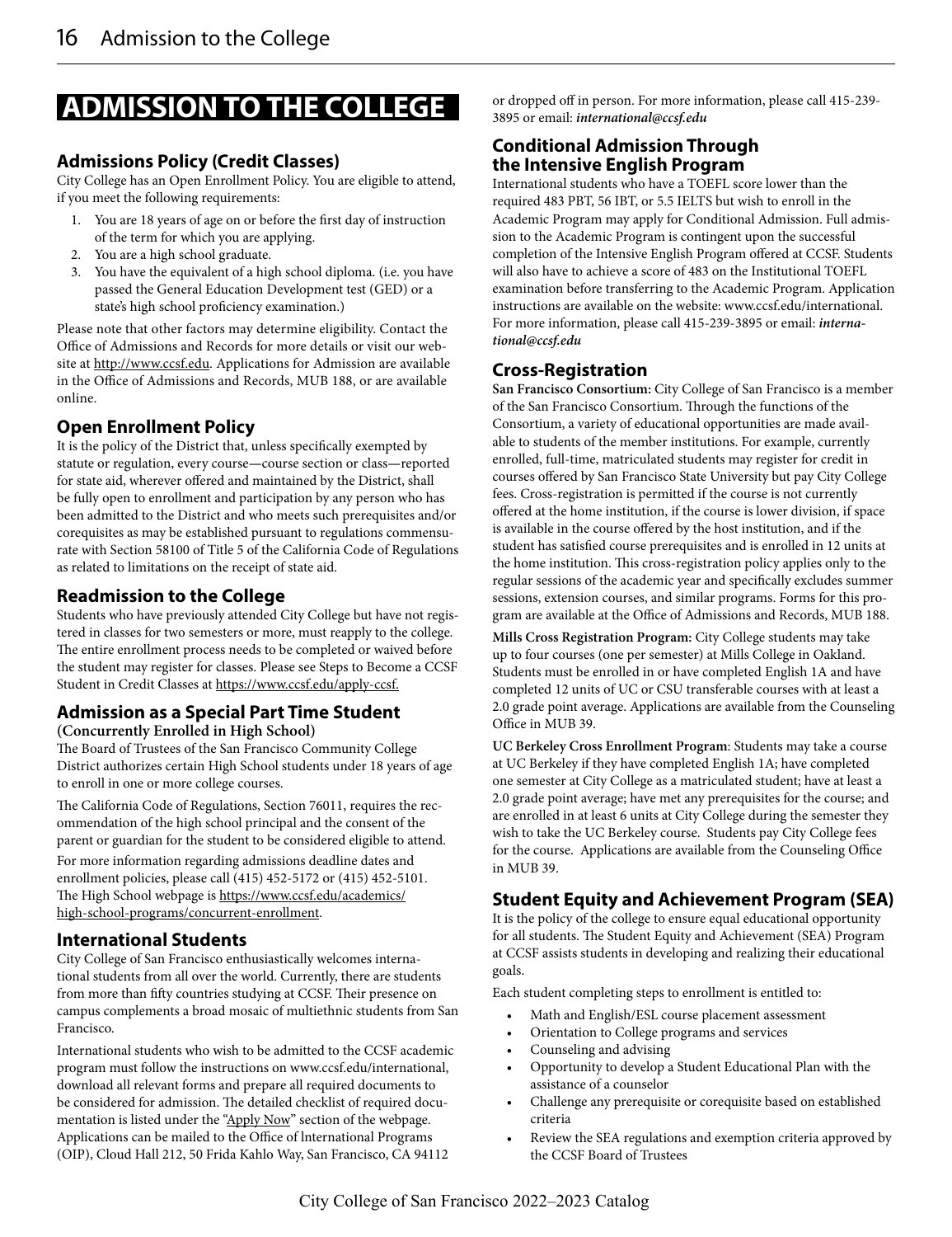Each student is expected to:

- Declare an educational goal following completion of 15 semester units and participate in the development of a Student Educational Plan
- Attend classes regularly and complete assigned course work

#### **Enrollment Steps Exemption Policy**

Students may be exempted from participating in any or all of the enrollment steps (Assessment, Orientation. Counseling) if they meet the exemption criteria below:

- Student has already earned an A.A./A.S. degree or higher (at a U.S. accredited institution only), OR
- Student's educational goals do not include
	- Transfer to a college or university, or
	- Attainment of certificate, degree or basic skills
	- (i.e., math, English, and/or ESL), or
	- Career development, OR
- Student is enrolling only in courses mandated by industry or licensure standards

*Please note: Students who are exempt from any enrollment steps will not receive course registration priority.* 

You may obtain the Enrollment Steps Exemption Form at the Assessment Center in Conlan 204 or online at www.ccsf.edu/ assessment.

For further information, call (415) 239-3751.

#### **Steps to Become a CCSF Student in Credit Classes**

Students are more likely to succeed in college when they have an accurate assessment of their skills, an idea of their educational goals, and an understanding of the course selection and registration processes. The enrollment steps are designed to inform students about how the "system" works. Therefore, unless exempted, all new students must complete the five-step enrollment process. Students should complete the process as early as possible to receive a priority registration appointment, which will increase chances of enrolling in classes of choice.

**STEP ONE — APPLICATION FOR ADMISSION.** All new students must file an online application for admission at www.ccsf.edu. or with the Office of Admissions and Records, MUB 188.

NOTE: An additional application may be required for admission into specific programs. Consult the department chair of the program you are interested in.

**STEP TWO — ORIENTATION.** The online or in-person orientation session will focus on registration activities, interpretation of course placement, and information about programs and services that students need to know upon enrollment. Students may also participate in the online orientation at www.ccsf.edu/onlineorientation.

**STEP THREE — ASSESSMENT AND PLACEMENT.** All new students who plan to enroll in credit classes are required to complete assessment and placement unless they have been exempted from assessment. The newly enacted Assembly Bill (AB) 705 requires that a community college district or college maximize the probability that a student will enter and complete transfer-level coursework in English and mathematics within a one-year timeframe, and that a student enrolled in English-as-a-second-language (ESL) instruction will enter and complete degree and transfer requirements in English within a timeframe of 3 years.

**AB 705 represents a significant change in the way students are placed.**  Students may be eligible to enroll in transfer-level math or English classes, or transfer-level courses with additional support. We encourage students to talk with a counselor or department advisor about English and Math course selection. Students who feel they need additional language acquisition support may want to take the Credit ESL Placement Test or talk to a counselor about the ESL sequence at CCSF.

#### **Multiple Measures Course Placement Process:**

There are different ways to determine your English or ESL and math course placement level at City College. Factors such as relevant college and high school coursework and GPA are considered.

**STEP FOUR — MEETING WITH A COUNSELOR.** At the counseling appointment, a student will receive a program of courses and registration information.

**STEP FIVE — REGISTRATION.** Students are notified of their date and time to register for classes via their CCSF email account and their student portal. Students may register for classes on that date and time and thereafter during the registration period.

#### **College and/or Test Data Form/On-Line Assessment Form**

An alternate way to satisfy the assessment component and demonstrate eligibility for Math and English courses is to complete a college and/ or test data form if you have already taken specific tests (e.g, SAT, ACT, AP) and/or successfully completed courses at other accredited colleges in the U.S. The form is available on the CCSF website at ccsf.edu/ collegedata.

CAUTION: The equivalent course (or score) may meet the Math and English Requirement for graduation from City College of San Francisco, but it may not be transferable to a university. It is the student's responsibility to check the policy and requirements of the transfer college/university.

#### **English**

Students may demonstrate their eligibility for English 1A or 1B by submitting proof (e.g., transcripts, official test result reports) of one of the following:

- 1. International Baccalaureate Exam scores: IB High Level English A1 or A2, Exam score of 4 or higher – **Eligibility: English 1A**
- 2. Any of the following SAT scores: **Eligibility: English 1A** SAT Evidence Based Reading/Writing: 550 SAT Reasoning Test, Critical Reading Section: 500 SAT Reasoning Test, Writing Section: 680 SAT II Writing Subject Test: 660 SAT Verbal (before 4/95): 510 SAT Verbal (after 4/95): 590
- 3. ACT English Test with score of 22 or higher **Eligibility: English 1A**
- 4. Advanced Placement (AP) Exams: AP English Language & Composition Exam: Score of 3, 4, 5: **Equivalency of completion of English 1A Eligibility for ENGL 1B, 1C, CMST 2** AP English Literature & Composition: Score of 3 or 4: **Equivalency of completion of English 1A Eligibility for ENGL 1B, 1C, CMST 2** Score of 5: **Equivalency of completion of English 1A+1B**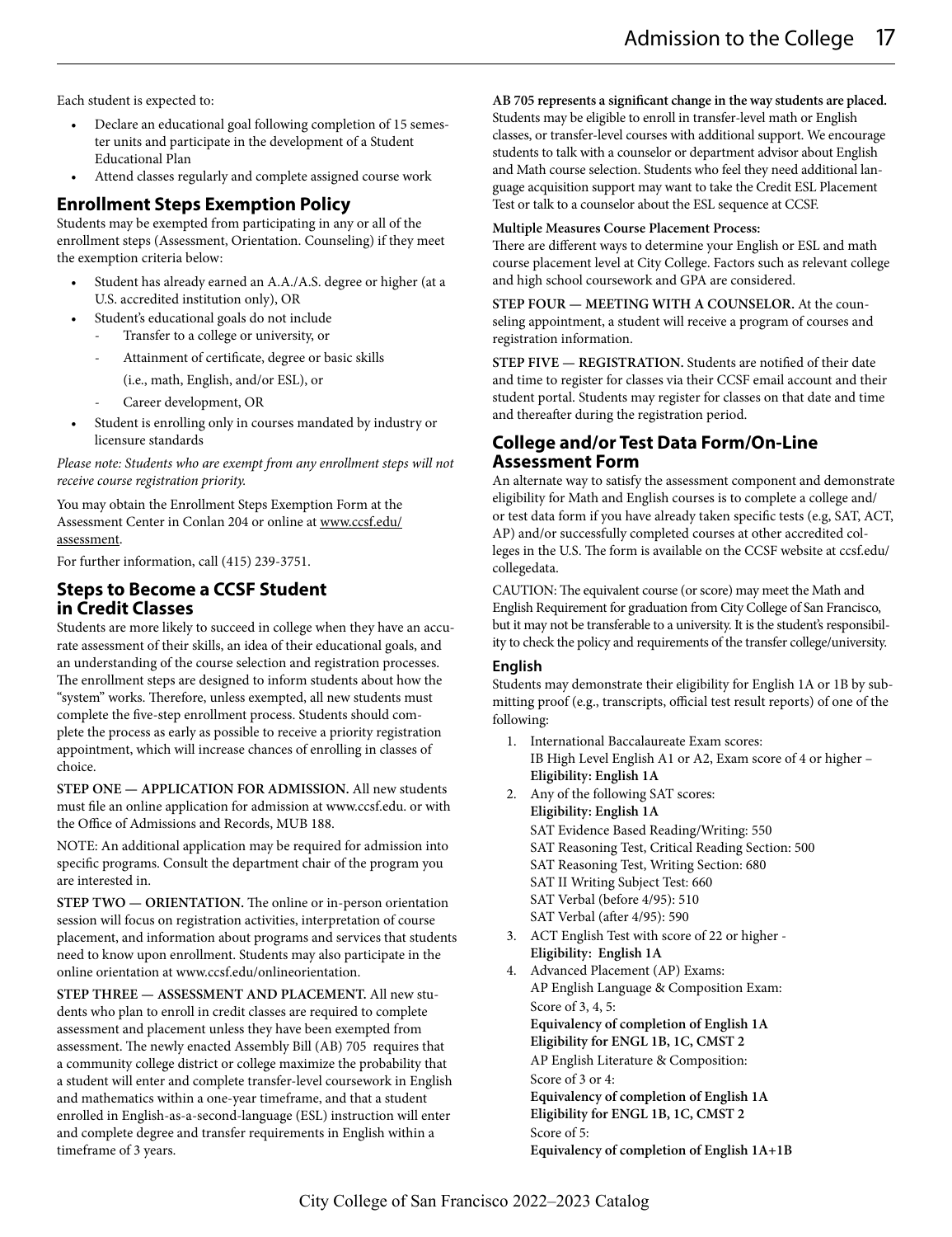- 5. EAP (Early Assessment Program) results **Eligibility: English 1A**
	- "Ready for CSU or CCC English college-level coursework" OR • "Conditionally ready for CSU or CCC English college-level coursework" AND grade of C or higher in two semesters of a CSU approved senior-year high school English course
- 6. Completion (with "C" or higher) of a college English course equivalent to CCSF English 1A – University-Parallel Reading and Composition - **Eligibility: English 1B and 1C and CMST 2**

#### **Mathematics**

Students may demonstrate their eligibility for math courses by submitting proof of one of the following;

- 1. Any of the following SAT scores:
	- **Eligibility: MATH 70, 75, 80, 90, 95**
	- SAT Reasoning Test, MATH Section: 550
	- SAT I MATH: 550
	- SAT II MATH: 550
- 2. ACT Math score of Level I or II or 23: **Eligibility: MATH 70, 75, 80, 90, 95**
- 3. Advanced Placement (AP) Exams:
- Calculus AB score of 3, 4, 5, BC score of 3, 4 **Eligibility: MATH 110B or MATH 115** • Calculus BC score of 5 **Eligibility: MATH 110C** • Computer Science A score of 3, 4, or 5 **Eligibility: MATH 70, 75, 80, 90, or 95** • Statistics score of 3, 4, 5 **Eligibility MATH 70, 75, 80, 90, or 95**
- 4. GRE (Graduate Record Exam) Quantitative Section score: 146 **Eligibility: MATH 70, 75, 80, 90, 95**
- 5. EAP (Early Assessment Program) **Eligibility: MATH 70, 75, 80, 90, 95** • "Ready for CSU or CCC mathematics college-level coursework" OR

• "Conditionally ready for CSU or CCC college-level mathematics coursework" AND grade of C or higher in two semesters of a CSU approved senior-year high school mathematics course

6. Completion (with "C" or higher) of a college-level math course equivalent to MATH 60 (Intermediate Algebra) or higher.

## **Assessment Acquirement**

The CCSF assessment and placement options are designed to help you determine your Math and English skills before you enroll in Math or English courses. If you have specific questions, please see a counselor, or contact the English or Math Program Coordinator for more information.

## **ESL Placement Test Retake Policy**

Students may retake the credit ESL placement test after two weeks (14 calendar days); however, they may take the tests only two times per testing cycle.

The CCSF assessment and placement options are designed to help you determine your ESL skills before you enroll in ESL courses. If you have specific questions, please see a counselor, or contact the ESL Program Coordinator for more information.

## **Accommodations for Assessment Process**

Students with disabilities are encouraged to be seen by a DSPS counselor who will assess the student's functional limitations and determine reasonable accommodations for the enrollment process such as assessment and orientation. To contact a DSPS counselor, please go to https://www.ccsf.edu/en/student-services/student-counseling/dsps. html for more information.

#### **Free City Program**

Free tuition is available for City College students who have established California residency and live in San Francisco. Students apply for Free City by completing the one-page Free City Application, which is included as a screen within the online registration process. After registering, students are encouraged to complete either a Free Application for Federal Student Aid (FAFSA) or a California Dream Act Application. Students who apply for financial aid and are recipients of the California College Promise Grant will be eligible for an additional Free City stipend. For more information visit www.ccsf. edu/freecity. Fees for students that do not qualify for the program are listed below.

# **Enrollment Fees**

#### **Fee Schedule for Credit Classes:**

All enrollment fees and applicable nonresident tuition fees are due and payable at the time of registration.

(Fees subject to change)

| Enrollment fee per semester unit \$46.00                                 |
|--------------------------------------------------------------------------|
| Non-Resident tuition                                                     |
| per semester unit $$307.00 + $7$ per unit                                |
| for capital outlay fee $+$ \$46.00 enrollment fee                        |
| Non-Resident tuition per semester unit                                   |
| for International students & students                                    |
| with F-1 visas\$307.00 + \$7 per unit                                    |
| for capital outlay fee $+$ \$46.00 enrollment fee per unit               |
| The capital outlay fee is assessed for all international and nonresident |
| students                                                                 |
| Health fee per semester (non-refundable)* $\dots \dots$ \$20.00          |
| Web Registration fee per semester (non-refundable). \$3.00               |
| (Students may also register in person during the "Open")                 |
| Registration" period.)                                                   |
| Voluntary Student Activity Fee \$7.00                                    |
| Voluntary Student Representative Fee \$2.00                              |

*\*Assembly Bill 982, eliminating the health fee waiver for all students, was signed into law by the Governor of California on September 22, 2005. On January 26, 2006, the Board of Trustees voted to fully implement AB982 at City College of San Francisco, effective summer of 2006. The health fee for summer 2009 was \$14.00 and starting spring 2009 semester was \$17.00. The California State legislature also periodically allows the districts to increase health fee in one dollar increments. This health fee is not refundable.*

Students who fail to pay a proper financial obligation are subject to Board Policy 5.12 Withholding of Student Records and Registration Privileges. Students who fail to pay all proper fees, or provide all documentation required for exemption, and waiver, shall not be permitted to register for the next semester.

Notwithstanding the above, the provisions of this policy shall not apply to students who are recipients of Chapter 31 and Chapter 33 (of Title 38 U.S.C.) Post 9/11 GI Bill® benefits, until ninety (90) days after a Certificate of Eligibility form has been submitted to the District.

\*GI Bill® is a registered trademark of the U.S. Department of Veterans Affairs (VA). More information about educational benefits offered by the VA is available at the official U.S. government website at *http:// www.benefits.va.gov/gibill*.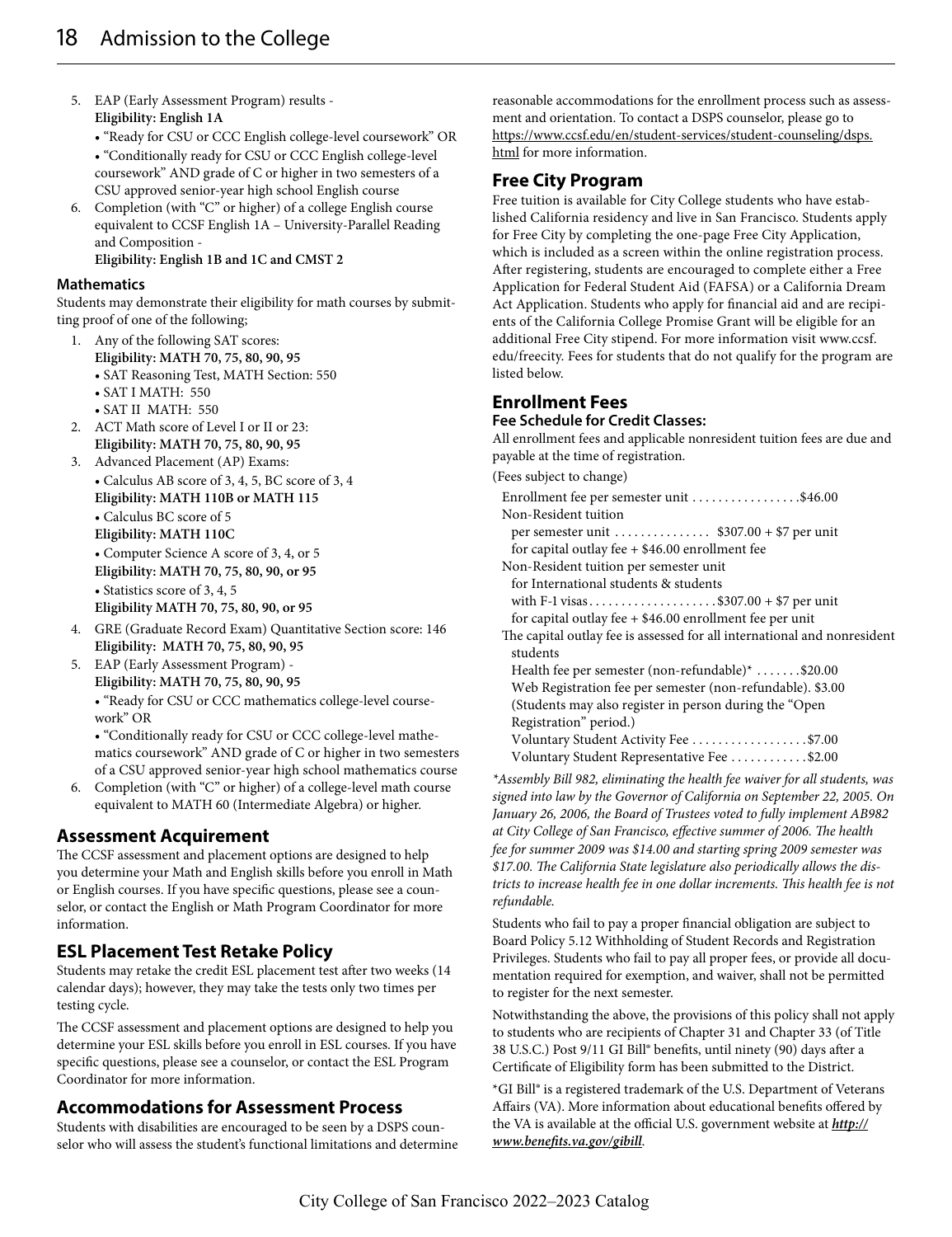## **Health Fee**

Health fee (nonrefundable): \$20.00 for students registered in .50 semester unit or more.

NOTE: By law, students who qualify in the following categories will be exempt from the health fee payment:

- 1. Students who depend exclusively upon prayer for healing in accordance with the teaching of a bona fide religious sect, denomination or organization. (Documentation required.)
- 2. Students who are attending college under an approved apprenticeship training program. (Documentation required.)

Please refer to Student Health Services website for the "Petition for Exemption for the Student Fee" at http://www.ccsf.edu/ studenthealth

# **Reduced Fees Under AB540**

AB540 is a California State Law that exempts certain students who are not residents of California from paying non-resident tuition at California Community Colleges and California State Universities.

Students who meet all of the following requirements are eligible.

- 1. You attended a California high school for three or more years.
- 2. You graduated from a California high school or attained the equivalent of a high school diploma (e.g. General Education Development, GED, or California Proficiency Exam.)
- 3. You registered in Spring 2002 or later.
- 4. You completed a California Nonresident Tuition Exemption Request form.

For more information, please contact the Office of Admissions and Records, Residency Department, MUB 188, call (415) 239-3287, FAX (415) 239-3936 or email resident@ccsf.edu.

# **Payment Methods and Policies**

Payment of fees is due at the time of registration. Non-Payment of fees will result in a HOLD being placed on your account. Non-payment of fees MAY result in classes being dropped during the registration period. This could also result in not receiving college services. Students are liable for all fees for classes not dropped by the refund deadline dates.

Enrollment Fees, Nonresident and International tuition, and all other applicable fees are due and payable at the time of registration. Please note: it is the STUDENT'S responsibility to drop or withdraw from class(es) by the established deadlines published in the online class schedule.

Exemptions from immediate payment of fees are available to accommodate the following groups of students: students receiving financial aid based on BOG and FAFSA eligibility, students who sign up for a tuition payment plan, and self-certified exemptions for military service, among others. Please be advised that students are responsible for self-certified exemptions. If your certified exemption is not processed, students are responsible for all fees assessed and must adhere to the drop deadline dates.

Any classes added to your schedule, after you have paid for your initial registration fees are also subject to be dropped for nonpayment of fees. If you were dropped from your classes for nonpayment and you believe there was an error, please notify the Registration Office immediately at (415) 239-3732 or email **register@ccsf.edu**.

**Please note:** City College of San Francisco participates in the Chancellor's Office Tax Offset Program (COTOP). All past due accounts are submitted to COTOP for collection. All Admissions, Registration and Fee correspondence will be sent to your CCSF email account.

# **Enrollment Fee Refund Policy**

The enrollment fee may be refundable for full-semester courses and short term courses. The refund policy also applies to Summer Sessions intervals. Please see the Calendar of Instruction and online class schedule for refund deadline dates.

# **Enrollment Fee Refund Procedures**

The enrollment fee refund is not automatic. To obtain a refund for courses dropped on or before the deadline, the student must submit a completed application for refund form to the Tuition and Fees Office, MUB 130A, no later than the last day of final examinations. Please refer to the Calendar of Instruction and online class schedule for deadline dates. Refund procedures also apply to summer session intervals.

## **Student Activity Fee Refund and Request to Reverse Procedures**

The student activity fee may be refunded if you have paid your fees by submitting a Request for Refund form through Tuition and Fees Office, MUB 130A. The student that has not paid for their fees may reverse the Student Activity Fee from their account by completing the Request to Reverse Student Activity Fee Form through the Tuition and Fees Office.

# **Nonresident Tuition Fee Refund Policy**

**Paid nonresident tuition** will be refunded in accordance with the following refund schedule:

**100% Nonresident Tuition** Refund for courses officially dropped during the first two calendar weeks of instruction.

**50% Nonresident Tuition** Refund for courses officially dropped during the third and fourth calendar weeks of instruction.

**0% Nonresident Tuition** Refund for courses officially dropped after the fourth calendar week of instruction.

Refer to the Calendar of Instruction and online class schedule for the specific refund deadline dates listed for each Fall and Spring semesters. Please call the Tuition and Fees Office for the nonresident tuition refund policies regarding short-term courses, courses which begin at variable times other than the beginning of the instructional calendar, summer session courses, etc.

**The ultimate responsibility for dropping classes in order to receive a nonresident tuition refund rests solely upon the student. Nonresident tuition will be refunded if the drop is student-initiated or instructor-initiated. It is the student's responsibility to: (1) check if an instructor has initiated a drop by the deadline date and (2) apply for a refund as stated in the next paragraph.**

# **Nonresident Tuition Fee Refund Procedure**

The nonresident tuition fee refund is not automatic. All nonresident students who have paid and are eligible to receive a nonresident tuition fee refund for courses dropped on or before the deadline must submit a completed Application for Refund form to the Tuition and Fees Office or the Registration Center NO LATER THAN THE LAST DAY OF FINAL EXAMINATIONS. Nonresident tuition fee refunds will be based upon the units dropped in accordance with the above prorated schedule. **Any nonresident tuition fee refund requests received AFTER this date will NOT be processed for refund.** All applications for nonresident tuition fee refund must be submitted during the cur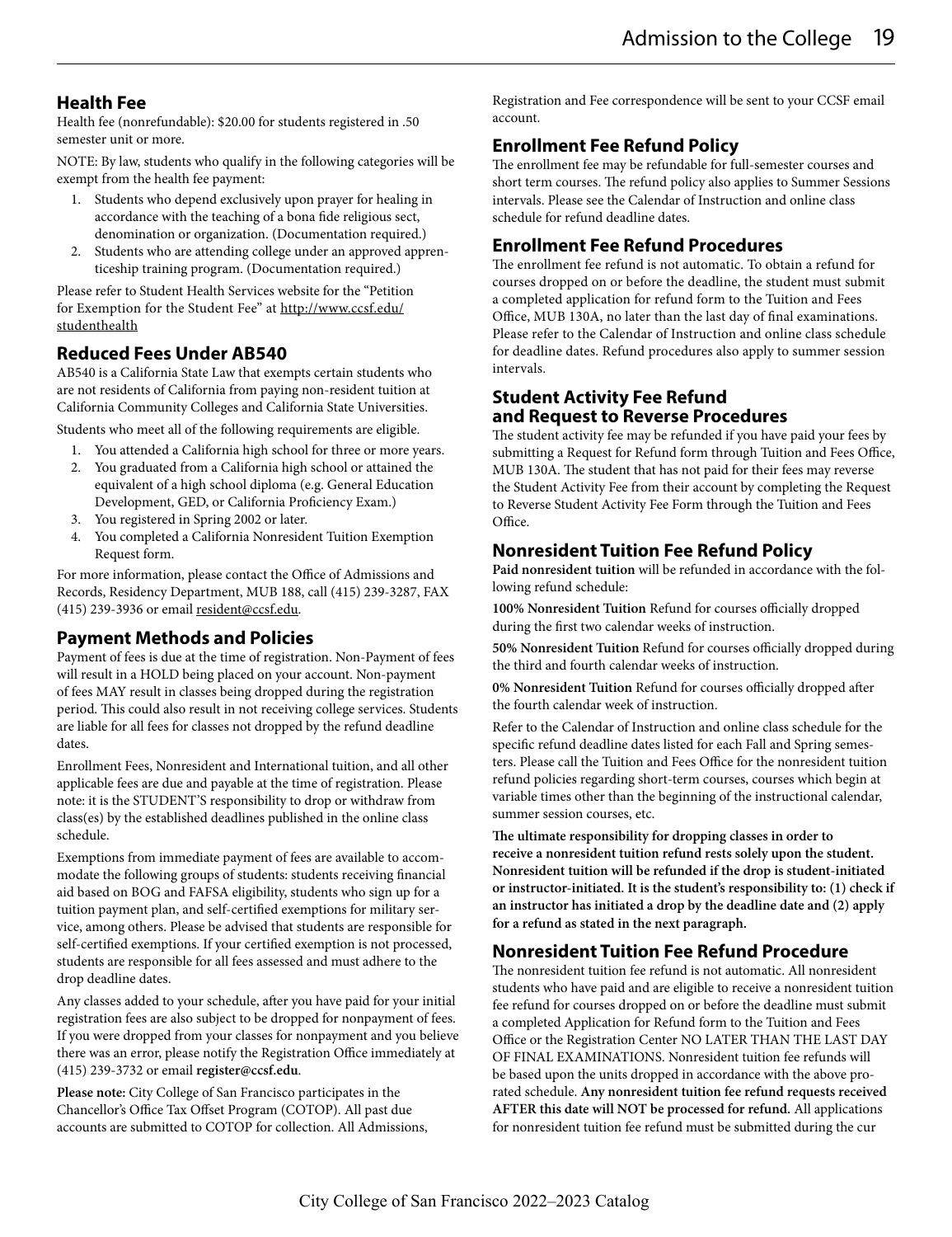rent semester in which courses are dropped. No nonresident tuition fee payment credits will be carried into the next semester.

Please call the Tuition and Fees Office (415) 239-3522 or visit the office, MUB 130A, for assistance and information regarding the nonresident tuition refund policy, procedures, and schedules.

Nonresident Tuition Policies and Procedures are subject to change during the 2022-23 academic year.

Inasmuch as City College is required by statute to report the California residence classifications of all students by the fourth week of the current semester, those students who fail to establish California residency by the fourth week of the current semester will be classified as nonresident students and be required to pay the nonresident tuition fee.

## **Enrollment, Nonresident and International Student Tuition Fee Credit Balances**

City College of San Francisco allows all enrollment fees and nonresident and international student tuition balances to be credited to students' accounts, which may be utilized to pay for tuition and/or enrollment fees in subsequent school terms. The student's account will be held for a period for two years. All balances not utilized within the two-year period will be credited to the District.

#### **Residency Requirements California Residence**

Under the State of California Education Code, in order to establish residency, a person must pair his or her physical presence in California with the following provisions: 1) objective evidence of physical presence (one year and one day prior to the first day of instruction for the term for which he/she has applied as indicated in the Calendar of Instruction); and 2) intent to make California the home for other than a temporary purpose. There are other factors to be considered for non-resident students holding different visa types. These students are advised to contact the Office of Admissions and Records at (415) 239-3287 for clarification. Evidence of intent could include, but is not limited to, at least two of the following: voting in California elections; paying state income tax; obtaining a California driver's license; registering a motor vehicle; and maintaining continuous residence in California. Act of intent must be accomplished for one year.

City College may determine at the time of admissions or at a later date that such students may not have met the aforementioned residence requirement set forth for all California community colleges. Such students will subsequently be assessed and billed the nonresident tuition fee per unit at the current academic year rate.

Students who have not reached the age of 18 years are regarded as minors; their residence is that of one or both parents. Therefore, a student who is a minor is regarded as a resident of California only if one or both parents couple their physical presence in California (one year and one day prior to the first day of instruction for the term for which the minor has applied as indicated in the Calendar of Instruction) with objective evidence that the physical presence is with the intent to make California the home for other than a temporary purpose.

It is the student's responsibility to clearly demonstrate both physical presence in California and intent to establish California residence.

Special residence regulations are in effect for married minors, for minors whose parents are deceased, for certain military members and their dependents, and for various others.

Continuing nonresident students at City College (with the exception of foreign students), who think that they meet the time and intent requirements necessary to establish California residency must contact the Office of Admission & Records for residency verification and adiustment.

For more information regarding California residency please call (415) 239-3287 or e-mail *resident@ccsf.edu*.

#### **Residency Adjustments**

Students are notified by email of their residency status after they apply to the college however residency adjustments are not automatic. It is the student's responsibility to initiate a residency inquiry and to provide proof of California residency. Please call the Office of Admissions & Records, (415) 239-3287, or e-mail *resident@ccsf. edu* for the documents accepted as verification.

Students who do not meet the residency requirements will continue to be charged the nonresident tuition as well as the enrollment fee.

## **Residency Appeals**

Students may appeal their residency status as determined by the College through the following procedures:

- 1. Requests must be addressed, in writing, to the Associate Registrar, within two weeks of receipt of the notification.
- 2. If further review of residency status is required, a meeting with the Dean of Admissions and Records may be requested within two weeks of the review by the Associate Registrar.
- 3. Students are required to provide ALL documents required to verify their residency status.

# **Filing of Students' Addresses**

Every student must file his/her local and legal addresses with the Office of Admissions and Records. Students are required to notify the Office of Admissions and Records promptly concerning change of either address. Students may update their address on-line at *http://www.ccsf.edu*. Go to myRAM portal and click on to Personal Information.

# **Student Classification**

**Full Time Students** – Students registered in 12 or more semester units in the fall or spring semester are full-time students for that semester. A full-time student during the summer session is registered in six or more semester units.

**Half/Part Time Students** – Students registered in a minimum of six semester units in the fall or spring semester are half/part time students for that semester.

## **Advanced Standing**

Previously completed course work from regionally accredited institutions will be considered for transfer to satisfy City College of San Francisco academic requirements for an associate degree or certificate. One month after enrolling at the College, students may request an evaluation of their Official Transcripts from other institutions to determine which of their courses are transferable. For information on how course work transfers to universities, consult with a counselor.

#### **High School Honors Courses.**

City College grants advanced standing and units to students who have completed Advanced Placements Examinations with scores of 3, 4, or 5, certified by the College Entrance Examination Board. A grade of Pass will be recorded for an appropriate college course or courses when verification and petition form is provided to the Office of Admissions and Records.

#### **Enrollment Limitations**

Students may enroll in a maximum of eighteen (18) semester units, including physical education courses, each fall and spring semesters.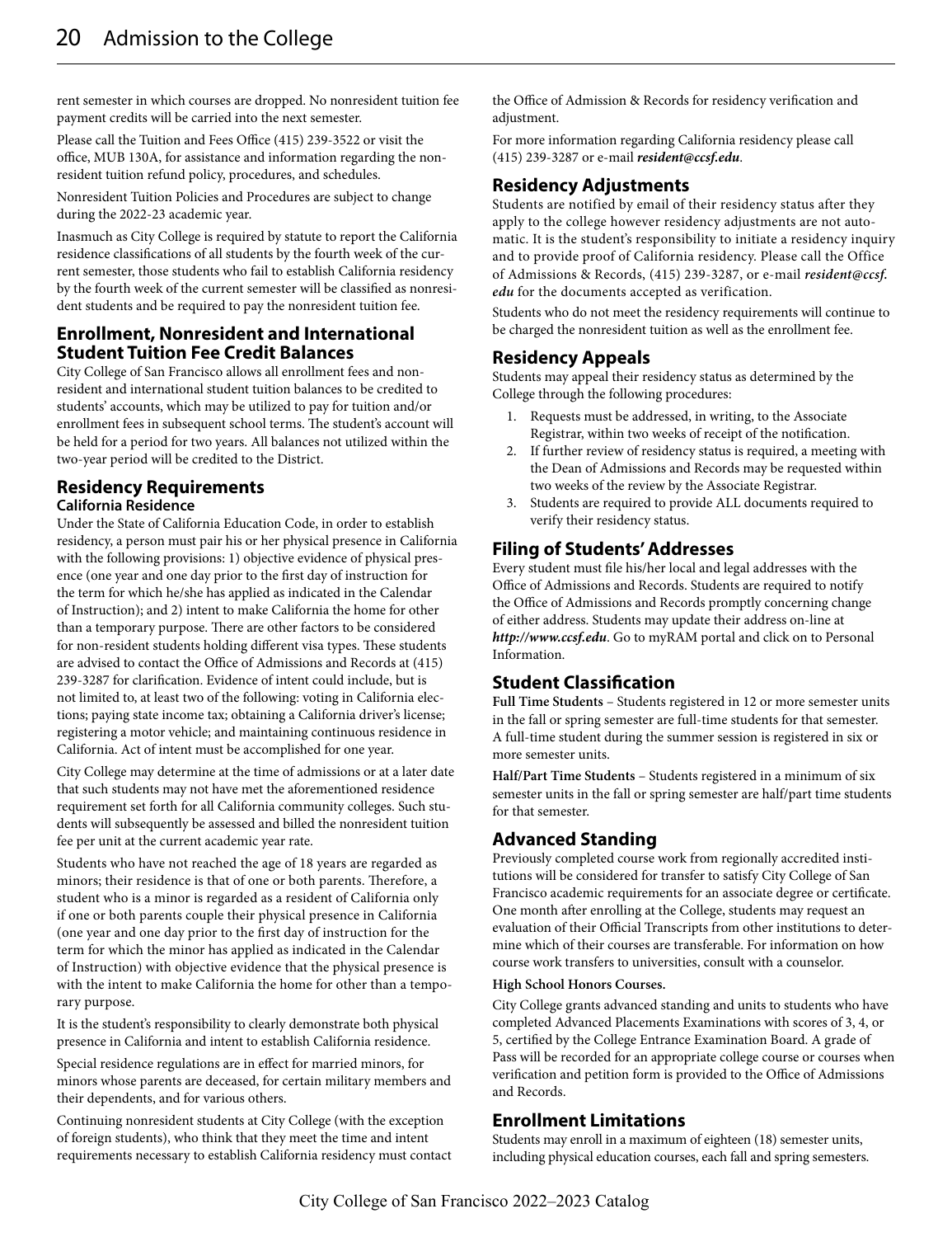Students may enroll in a maximum of nine (9) semester units, including physical education courses, during the summer session. Upon approval, students may add these units at any time during priority registration and through the Add period.

Students wishing to enroll in more than the maximum units allowable must receive permission from an academic counselor. Approval to take more than eighteen (18) semester units will not be given unless students need such units to be candidates for graduation, or have completed their last full semester of work at the College with a GPA of 3.00 or higher.

NOTE: Enrollment maximums are strictly enforced by our computer systems. Therefore, students who have received permission from their counselor to enroll in over the maximum units authorized by College Policy must process those units in-person at the Registration Center, MUB 130B, or at any Admissions and Enrollment Office at College Center locations.

# **Time Conflict/Overlapping Courses**

Students are not allowed to enroll in two courses that overlap unless all of the following requirements are met:

- The students must provide sound justification other than mere scheduling convenience.
- The instructor and the school dean must review the justification and approve the request to enroll in the overlapping class.
- The students must make up the hours of overlap under the supervision of the instructor of the course.
- The instructor and the student must maintain documentation of the made-up hours.

At the end of the term, the instructor must submit the documentation to the administration. The administration will maintain the documentation according to Board Policies regarding records retention. Time Conflict approval forms are available at the Admissions & Records office in MUB 188 or at the Admissions & Enrollment offices at the various Centers. Forms are available online: https://www.ccsf.edu/ admissions-recordsregistration/credit-ar-forms.

## **Online Registration**

#### **Adding Classes, Changing Sections, Dropping or Withdrawing from Classes**

Students must be admitted to the College and have completed the steps to become a CCSF Student prior to registering for a class. A Registration time ticket is assigned to each student. You may begin Online Registration in myRam Portal any time after the appointment date and time. To view your Registration time ticket, access your account in myRam Portal, select "Student Portal," "Student Registration," and then "Prepare for Registration."

#### **How to Register Online**

To protect your confidentiality, it is strongly recommended that each student process their own registration.

All administrative, financial, and academic holds must be cleared before you are allowed to register for classes.

Be prepared. The class that is your first choice may not be open. Select an alternative section of the course before beginning your myRam Portal session.

The registration system does not allow time conflicts, multiple registrations in the same course; enrolling in a course without fulfilling the prerequisites; multiple unauthorized repeats; and exceeding the maximum number of units (18 semester units, Fall and Spring; 8 semester units Summer).

After the student has officially registered in classes, the student may add a course, change a section, drop, or withdraw from a course within certain dates specified in the Calendar of Instruction. Information regarding these procedures is available in the online time schedule or from the Office of Admissions and Records.

Note: The Registration Center will charge a one-time \$3.00 fee per semester for original myRam Portal online registration. There is no additional charge during Add/Change of Section/Drop/Withdrawal period.

# **Class Attendance**

Students are expected to attend class regularly and punctually. At the first class meeting, the instructor provides the student with a class syllabus, defining the rules of attendance. If you are unable to attend the first class session, contact the instructor directly before the class begins.

A student who is absent from a class for any reason is responsible for the content covered during the absence and for making up any class work that was required.

Excessive tardiness may be considered equivalent to an absence.

If the instructor drops/withdraws the student from a class for excessive absence, the student may request a Drop Reinstatement from the instructor, and may return to class upon the instructor's approval.

A student who stops attending a course and does not drop/withdraw from the class may receive a failing (F) grade from the instructor.

Do not rely on the instructor to drop/withdraw you from class for non-attendance. It is the student's responsibility to drop/withdraw within the deadline dates. Please see the current semester's Calendar of **Instruction** 

## **Auditing/Co-Enrollment**

Classes may not be audited. Only students who are officially enrolled in a course may attend class.

CCSF City Extension in partnership with the CCSF Credit Department offers course availability for students not eligible for Course Repetition or for those students that do not need course credit for transfer or an associate degree.

- Registration for Co-enrollment starts on the first day of instruction.
- Co-enrollment registration will be processed after the Credit Add/Drop period is over.
- CRN numbers and Add Codes are not accepted for Co-enrollment.
- To register or find out more information about Co-Enrollment, please visit the City Extension website: https://www.ccsf.edu/ academics/contract-education-and-extension-programs/ city-extension-co-enrollment.
- To register for the Wellness Center, please visit our website: https://www.ccsf.edu/academics/contract-education-and-extension-programs/ fitness-center-and-pool-semester-memberships

If you have any questions, please contact CCSF City Extension: 88 4th St., San Francisco, CA 94103; email: ccsf.extension@ccsf.edu

# **Student Email**

All City College credit students are issued a CCSF email address, provided by Google. All official CCSF email will be sent to the CCSF Gmail address. By using the CCSF Mail address, CCSF can ensure that students receive registration, financial aid and other important information. Students have the option to forward CCSF Gmail messages to an email account which they check regularly.